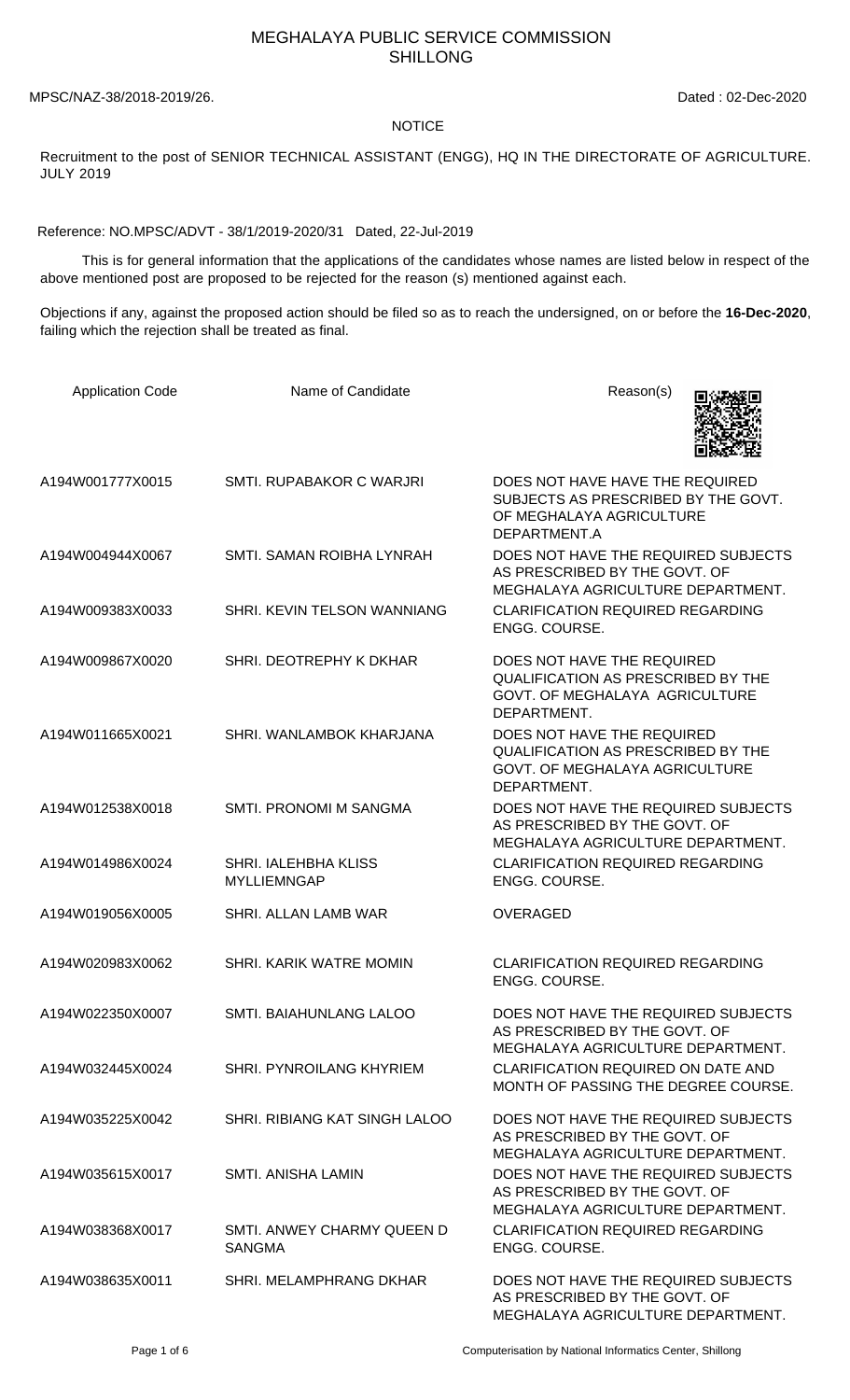| <b>Application Code</b> | Name of Candidate                             | Reason(s)                                                                                                                                      |
|-------------------------|-----------------------------------------------|------------------------------------------------------------------------------------------------------------------------------------------------|
| A194W038638X0037        | SMTI. MERRILY BAKYNJAI MARBOH                 | DOES NOT HAVE THE REQUIRED SUBJECTS<br>AS PRESCRIBED BY THE GOVT. OF                                                                           |
| A194W038807X0018        | SMTI. MEBAKERLIN SHANGPLIANG                  | MEGHALAYA AGRICULTURE DEPARTMENT.<br>DOES NOT HAVE THE REQUIRED SUBJECTS<br>AS PRESCRIBED BY THE GOVT. OF<br>MEGHALAYA AGRICULTURE DEPARTMENT. |
| A194W043872X0027        | SHRI. BONY CH SANGMA                          | <b>CLARIFICATION REQUIRED REGARDING</b><br>ENGG. COURSE.                                                                                       |
| A194W044155X0019        | SHRI. ALBING ROY WAR                          | <b>OVERAGED</b>                                                                                                                                |
| A194W049412X0026        | <b>SHRI. SANKUPAR SURONG</b>                  | DOES NOT HAVE THE REQUIRED SUBJECTS<br>AS PRESCRIBED BY THE GOVT. OF<br>MEGHALAYA AGRICULTURE DEPARTMENT.                                      |
| A194W050427X0061        | SHRI. RUDY JAMES LAMARE                       | DOES NOT HAVE THE REQUIRED<br><b>QUALIFICATION AS PRESCRIBED BY THE</b><br>GOVT. OF MEGHALAYA AGRICULTURE<br>DEPARTMENT.                       |
| A194W050456X0007        | <b>SHRI. RIMIKI K YMBON</b>                   | DOES NOT HAVE THE REQUIRED<br><b>QUALIFICATION AS PRESCRIBED BY THE</b><br>GOVT. OF MEGHALAYA AGRICULTURE<br>DEPARTMENT.                       |
| A194W051404X0023        | SHRI. GRETCHIFIELD CH MARAK                   | <b>CLARIFICATION REQUIRED ON DATE AND</b><br>MONTH OF PASSING THE DEGREE COURSE.                                                               |
| A194W055424X0006        | SMTI, JOSIPHIA JONES SUCHIANG                 | DOES NOT HAVE THE REQUIRED<br><b>QUALIFICATION AS PRESCRIBED BY THE</b><br>GOVT. OF MEGHALAYA AGRICULTURE<br><b>DEPARTMENT</b>                 |
| A194W058281X0025        | SHRI. DAPKUPAR MARBANIANG                     | <b>CLARIFICATION REQUIRED REGARDING</b><br>ENGG. COURSE.                                                                                       |
| A194W065098X0028        | SHRI. KITDOR CARMELLO<br><b>PYNGROPE</b>      | DOES NOT HAVE THE REQUIRED SUBJECTS<br>AS PRESCRIBED BY THE GOVT. OF<br>MEGHALAYA AGRICULTURE DEPARTMENT.                                      |
| A194W066056X0029        | SMTI. MINGGAMI MARIA P MARAK                  | DOES NOT HAVE THE REQUIRED SUBJECTS<br>AS PRESCRIBED BY THE GOVT. OF<br>MEGHALAYA AGRICULTURE DEPARTMENT.                                      |
| A194W066716X0018        | SMTI. IBANRISHA THANGKHIEW                    | DOES NOT HAVE THE REQUIRED SUBJECTS<br>AS PRESCRIBED BY THE GOVT. OF<br>MEGHALAYA AGRICULTURE DEPARTMENT.                                      |
| A194W067817X0010        | SMTI. MICHELLE DAWA SANGMA                    | DOES NOT HAVE THE REQUIRED SUBJECTS<br>AS PRESCRIBED BY THE GOVT. OF<br>MEGHALAYA AGRICULTURE DEPARTMENT.                                      |
| A194W071482X0024        | SHRI. ANGELO CHERAN MOMIN                     | DOES NOT HAVE THE REQUIRED SUBJECTS<br>AS PRESCRIBED BY THE GOVT. OF<br>MEGHALAYA AGRICULTURE DEPARTMENT.                                      |
| A194W072602X0006        | SHRI. MAIT SHAPHRANG KHARBULI                 | <b>CLARIFICATION REQUIRED ON DATE AND</b><br>MONTH OF PASSING THE DEGREE COURSE.                                                               |
| A194W074267X0016        | <b>SHRI. LOWER M MARAK</b>                    | <b>CLARIFICATION REQUIRED ON DATE AND</b><br>MONTH OF PASSING THE DEGREE COURSE.                                                               |
| A194W074635X0008        | SMTI. VALLARY DEIGRATIA<br><b>KHARMAWLONG</b> | DOES NOT HAVE THE REQUIRED SUBJECTS<br>AS PRESCRIBED BY THE GOVT. OF<br>MEGHALAYA AGRICULTURE DEPARTMENT.                                      |
| A194W076386X0008        | SHRI. MARSHALL KHARUMNUID                     | DOES NOT HAVE THE REQUIRED SUBJECTS<br>AS PRESCRIBED BY THE GOVT. OF<br>MEGHALAYA AGRICULTURE DEPARTMENT.                                      |
| A194W079104X0005        | SHRI, ABRIAL KITWAROM RYMBAI                  | <b>CLARIFICATION REQUIRED REGARDING</b><br>ENGG. COURSE.                                                                                       |
| A194W079905X0017        | <b>SHRI, RENALDI KHARKAMNI</b>                | DOES NOT HAVE THE REQUIRED SUBJECTS<br>AS PRESCRIBED BY THE GOVT. OF<br>MEGHALAYA AGRICULTURE DEPARTMENT.                                      |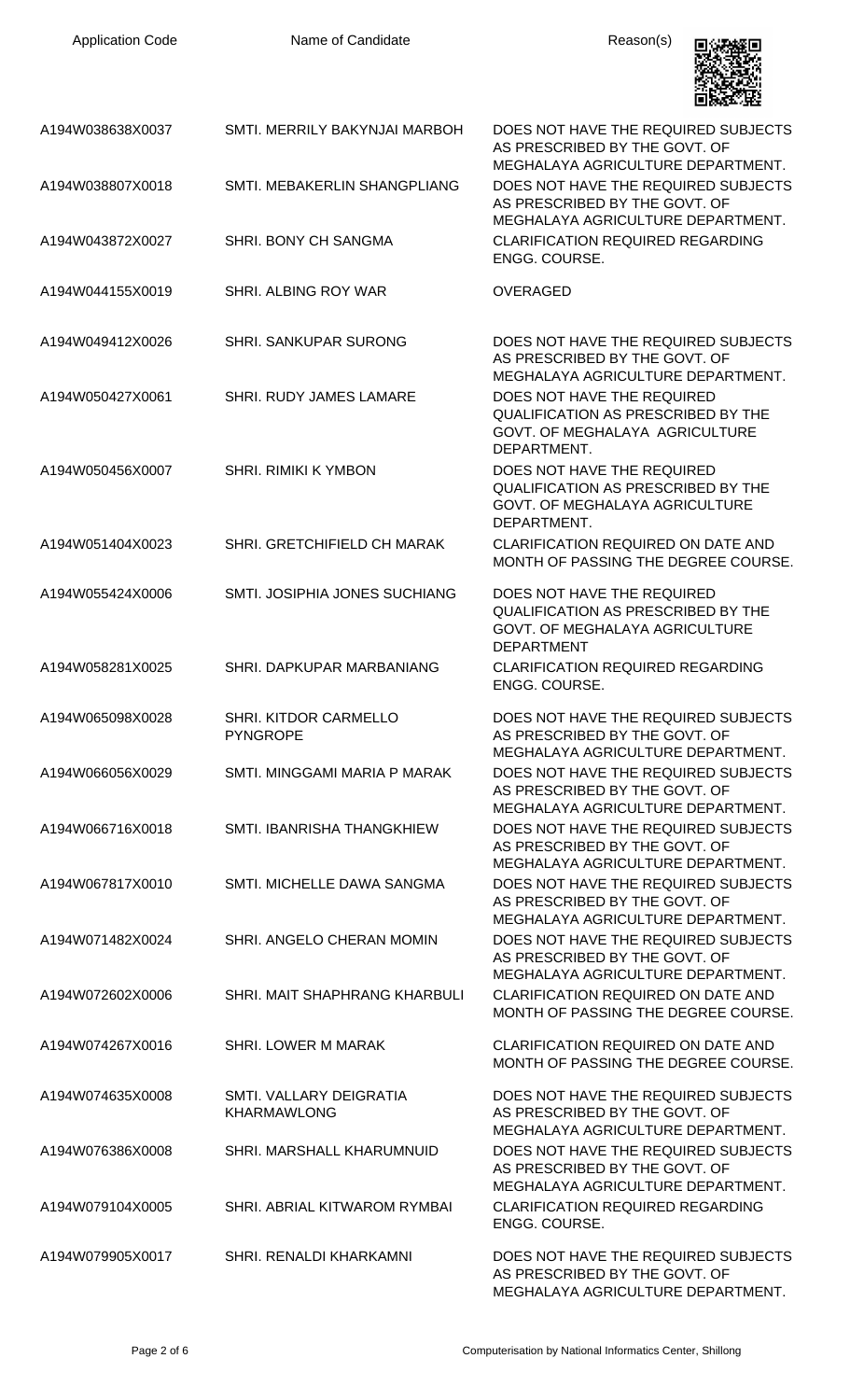| <b>Application Code</b> | Name of Candidate                            | Reason(s)                                                                                                                                      |
|-------------------------|----------------------------------------------|------------------------------------------------------------------------------------------------------------------------------------------------|
| A194W080489X0005        | SMTI. MAXIMILLIAN CH MOMIN                   | <b>OVERAGED</b>                                                                                                                                |
| A194W082335X0025        | SMTI. BIDANCHISA S SANGMA                    | DOES NOT HAVE THE REQUIRED SUBJECTS<br>AS PRESCRIBED BY THE GOVT. OF                                                                           |
| A194W084369X0047        | SHRI. YOOSHONKI DKHAR                        | MEGHALAYA AGRICULTURE DEPARTMENT.<br>DOES NOT HAVE THE REQUIRED SUBJECTS<br>AS PRESCRIBED BY THE GOVT. OF<br>MEGHALAYA AGRICULTURE DEPARTMENT. |
| A194W084932X0011        | SMTI. VERIKA LIANA DECRUSE<br><b>WAANBAH</b> | DOES NOT HAVE THE REQUIRED SUBJECTS<br>AS PRESCRIBED BY THE GOVT. OF<br>MEGHALAYA AGRICULTURE DEPARTMENT.                                      |
| A194W085670X0020        | SMTI. MANISHA AGITOK SANGMA                  | DOES NOT HAVE THE REQUIRED SUBJECTS<br>AS PRESCRIBED BY THE GOVT. OF<br>MEGHALAYA AGRICULTURE DEPARTMENT.                                      |
| A194W085927X0007        | SHRI. CHYAN CHANG G MOMIN                    | DOES NOT HAVE THE REQUIRED SUBJECTS<br>AS PRESCRIBED BY THE GOVT. OF<br>MEGHALAYA AGRICULTURE DEPARTMENT.                                      |
| A194W086098X0003        | SHRI. RAUL CHUANG NENGMINZA<br><b>SANGMA</b> | DOES NOT HAVE THE REQUIRED SUBJECTS<br>AS PRESCRIBED BY THE GOVT. OF<br>MEGHALAYA AGRICULTURE DEPARTMENT.                                      |
| A194W088096X0008        | <b>SHRI. AMOS TALANG</b>                     | DOES NOT HAVE THE REQUIRED<br><b>QUALIFICATION AS PRESCRIBED BY THE</b><br>GOVT. OF MEGHALAYA AGRICULTURE<br><b>DEPARTMENT</b>                 |
| A194W094912X0002        | SMTI. NGAIHUNSHISHA NONGRUM                  | DOES NOT HAVE THE REQUIRED SUBJECTS<br>AS PRESCRIBED BY THE GOVT. OF<br>MEGHALAYA AGRICULTURE DEPARTMENT.                                      |
| A194W096760X0007        | SMTL ELENBY KSHIAR                           | DOES NOT HAVE THE REQUIRED SUBJECT<br>AS PRESCRIBED BY THE GOVT. OF<br>MEGHALAYA AGRICULTURE DEPARTMENT<br>AND OVER AGED                       |
| A194W102157X0014        | SHRI. MAYEBINSON MARBANIANG                  | DOES NOT HAVE THE REQUIRED<br>QUALIFICATION AS PRESCRIBED BY THE<br>GOVT. OF MEGHALAYA AGRICULTURE<br><b>DEPARTMENT</b>                        |
| A194W299640X0017        | SHRI. GAIOS SOHSHANG                         | <b>CLARIFICATION REQUIRED ON DATE AND</b><br>MONTH OF PASSING THE DEGREE COURSE.                                                               |
| A194W301412X0002        | SMTI. JAYANTIFULL HOOJON                     | <b>CLARIFICATION REQUIRED ON DEGREE</b><br>COURSE.                                                                                             |
| A194W301709X0015        | SHRI. SHEMPHANG MARWEIN                      | <b>CLARIFICATION REQUIRED ON DATE AND</b><br>MONTH OF PASSING THE DEGREE COURSE.                                                               |
| A194W301770X0026        | SMTI. EURIKA RYMBAI                          | DOES NOT HAVE THE REQUIRED SUBJECTS<br>AS PRESCRIBED BY THE GOVT. OF<br>MEGHALAYA AGRICULTURE DEPARTMENT.                                      |
| A194W301797X0010        | <b>SHRI. FRANCIS KURBAH</b>                  | <b>CLARIFICATION REQUIRED ON DATE AND</b><br>MONTH OF PASSING THE DEGREE COURSE.                                                               |
| A194W302111X0020        | SHRI. RAJ KUMAR MISHRA                       | DOES NOT HAVE THE REQUIRED SUBJECT<br>AS PRESCRIBED BY THE GOVT. OF<br>MEGHALAYA AND OVER AGED                                                 |
| A194W302197X0006        | <b>SHRI. ALANDO HEK</b>                      | DOES NOT HAVE THE REQUIRED SUBJECTS<br>AS PRESCRIBED BY THE GOVT. OF<br>MEGHALAYA AGRICULTURE DEPARTMENT.                                      |
| A194W302202X0002        | SHRI. LANDINGSTAR NONGREM                    | CLARIFICATION REQUIRED ON DATE AND<br>MONTH OF PASSING THE DEGREE COURSE.                                                                      |
| A194W302381X0001        | SHRI. DAMANBHA MARWEIN                       | <b>CLARIFICATION REQUIRED ON DATE AND</b><br>MONTH OF PASSING THE DEGREE COURSE.                                                               |
| A194W302502X0009        | SMTI. DAIAKMENLANG SANA                      | <b>CLARIFICATION REQUIRED REGARDING OF</b><br>ENGG. COURSE.                                                                                    |
| A194W302666X0011        | <b>SHRI. MAHAMMAD MINTU</b>                  | <b>OVERAGED</b>                                                                                                                                |

Page 3 of 6 Computerisation by National Informatics Center, Shillong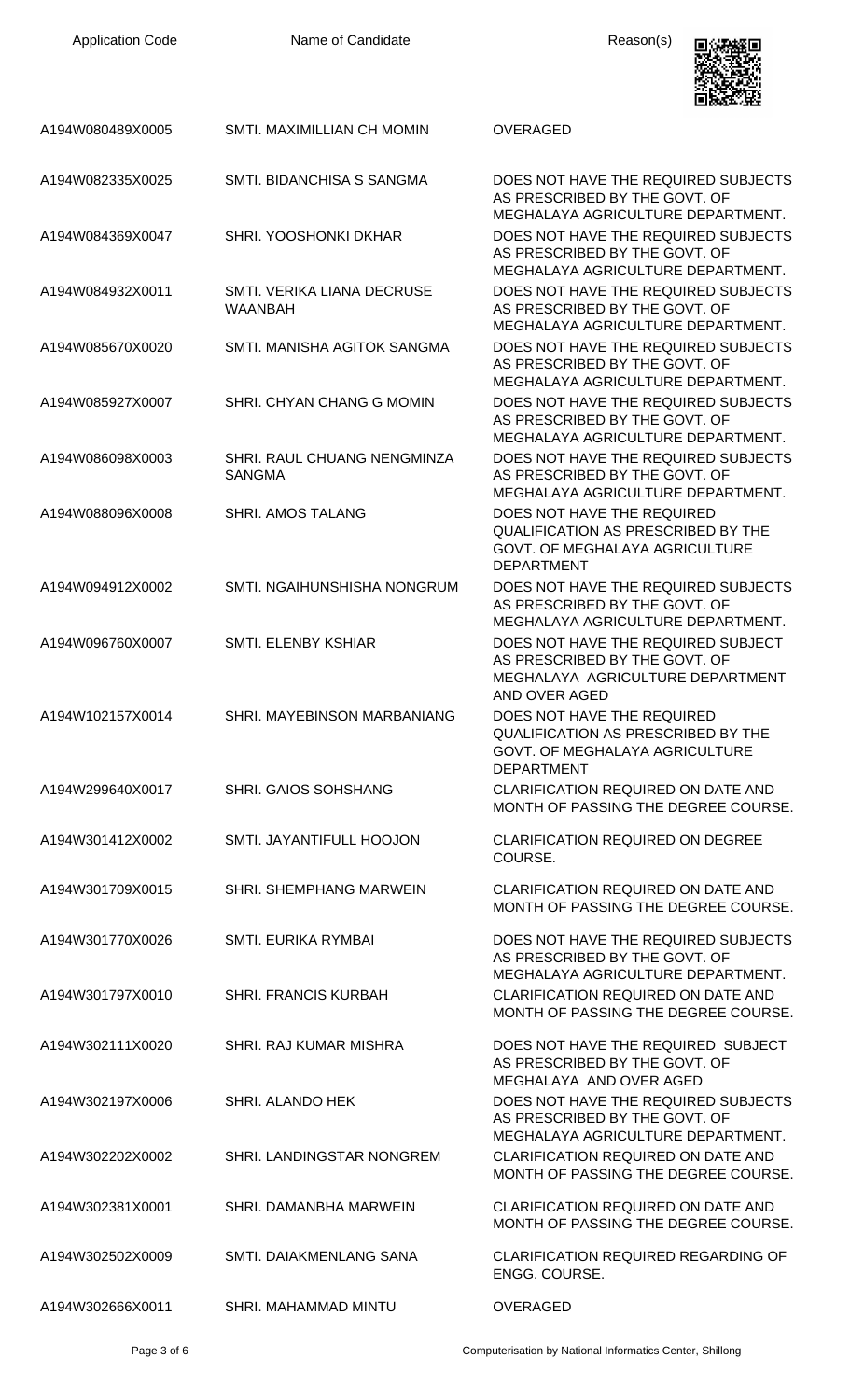Application Code **Name of Candidate Name of Candidate Reason(s)** 



|                  |                                                   | ------                                                                                                                                         |
|------------------|---------------------------------------------------|------------------------------------------------------------------------------------------------------------------------------------------------|
| A194W302710X0003 | <b>SHRI. VIJAY KUMAR</b>                          | <b>OVERAGED</b>                                                                                                                                |
| A194W302915X0018 | SMTI. PDIANGBUROM LANGSTANG                       | DOES NOT HAVE THE REQUIRED SUBJECTS<br>AS PRESCRIBED BY THE GOVT. OF                                                                           |
| A194W302927X0005 | SMTI, SARANICA HYNNIEWTA                          | MEGHALAYA AGRICULTURE DEPARTMENT.<br>DOES NOT HAVE THE REQUIRED SUBJECTS<br>AS PRESCRIBED BY THE GOVT. OF<br>MEGHALAYA AGRICULTURE DEPARTMENT. |
| A194W304045X0003 | SHRI. ALBIS MYRTHONG                              | <b>CLARIFICATION REQUIRED ON DATE AND</b><br>MONTH OF PASSING THE DEGREE COURSE.                                                               |
| A194W304500X0002 | SHRI. NANGDAPKUPAR WAR                            | CLARIFICATION REQUIRED ON DATE AND<br>MONTH OF PASSING THE DEGREE COURSE.                                                                      |
| A194W304821X0006 | SMTI. LABETSHISHA KHARBHIH                        | <b>CLARIFICATION REQUIRED ON DATE AND</b><br>MONTH OF PASSING THE DEGREE COURSE.                                                               |
| A194W305414X0008 | SMTI. EVA ESTERISHA SUTING                        | <b>CLARIFICATION REQUIRED ON DATE AND</b><br>MONTH OF PASSING THE DEGREE COURSE.                                                               |
| A194W305504X0001 | <b>SHRI. NYIGAM BOLE</b>                          | CLARIFICATION REQUIRED ON DATE AND<br>MONTH OF PASSING THE DEGREE COURSE.                                                                      |
| A194W305551X0002 | SHRI. LOPEZ CH MARAK                              | <b>CLARIFICATION REQUIRED ON DATE AND</b><br>MONTH OF PASSING THE DEGREE COURSE.                                                               |
| A194W305757X0008 | SHRI. SEIBORLANG POHSHNA                          | CLARIFICATION REQUIRED ON DATE AND<br>MONTH OF PASSING THE DEGREE COURSE.                                                                      |
| A194W306354X0007 | SHRI. DADIHO NALEO                                | <b>CLARIFICATION ON SCHEDULED TRIBE.</b>                                                                                                       |
| A194W306945X0012 | SMTI. YVE TESSIE GARREY MOMIN                     | DOES NOT HAVE THE REQUIRED SUBJECTS<br>AS PRESCRIBED BY THE GOVT. OF<br>MEGHALAYA AGRICULTURE DEPARTMENT.                                      |
| A194W307273X0003 | SHRI. MARDOR DA OO LYNGDOH                        | CLARIFICATION REQUIRED ON DATE AND<br>MONTH OF PASSING THE DEGREE COURSE.                                                                      |
| A194W307814X0017 | SHRI. CHEKAM T SANGMA                             | CLARIFICATION REQUIRED ON DATE AND<br>MONTH OF PASSING THE DEGREE COURSE.                                                                      |
| A194W308511X0002 | <b>SHRI. RAHUL RAMDE</b>                          | DOES NOT HAVE THE REQUIRED<br><b>QUALIFICATION AS PRESCRIBED BY THE</b><br>GOVT. OF MEGHALAYA AGRICULTURE<br>DEPARTMENT.                       |
| A194W308618X0005 | SMTI. JIMBE SKIRA R MARAK                         | <b>CLARIFICATION REQUIRED ON DATE AND</b><br>MONTH OF PASSING THE DEGREE COURSE.                                                               |
| A194W308983X0005 | SHRI. ALERTWELL KHARMIH                           | DOES NOT HAVE THE REQUIRED<br><b>QUALIFICATION AS PRESCRIBED BY THE</b><br>GOVT. OF MEGHALAYA AGRICULTURE<br><b>DEPARTMENT</b>                 |
| A194W309011X0002 | SMTI. ANGRESA MANDA SANGMA                        | CLARIFICATION REQUIRED ON DATE AND<br>MONTH OF PASSING THE DEGREE COURSE.                                                                      |
| A194W309408X0005 | <b>SHRI. PRIYOM GOSWAMI</b>                       | <b>CLARIFICATION REQUIRED ON DATE AND</b><br>MONTH OF PASSING THE DEGREE COURSE.                                                               |
| A194W309789X0007 | SMTI. DORNAPHISHA DKHAR                           | <b>CLARIFICATION REQUIRED ON DATE AND</b><br>MONTH OF PASSING THE DEGREE COURSE.                                                               |
| A194W310183X0001 | <b>SHRI. SIDDHARATH SINGH</b><br><b>BHADAURIA</b> | <b>CLARIFICATION REQUIRED ON DATE AND</b><br>MONTH OF PASSING THE DEGREE COURSE.                                                               |
| A194W310621X0004 | <b>SHRI. TOHIN DEBBARMA</b>                       | <b>CLARIFICATION REQUIRED ON DATE AND</b><br>MONTH OF PASSING THE DEGREE COURSE.                                                               |
| A194W310779X0004 | <b>SHRI. ANIL SHARMA</b>                          | <b>CLARIFICATION REQUIRED ON DATE AND</b><br>MONTH OF PASSING THE DEGREE COURSE.                                                               |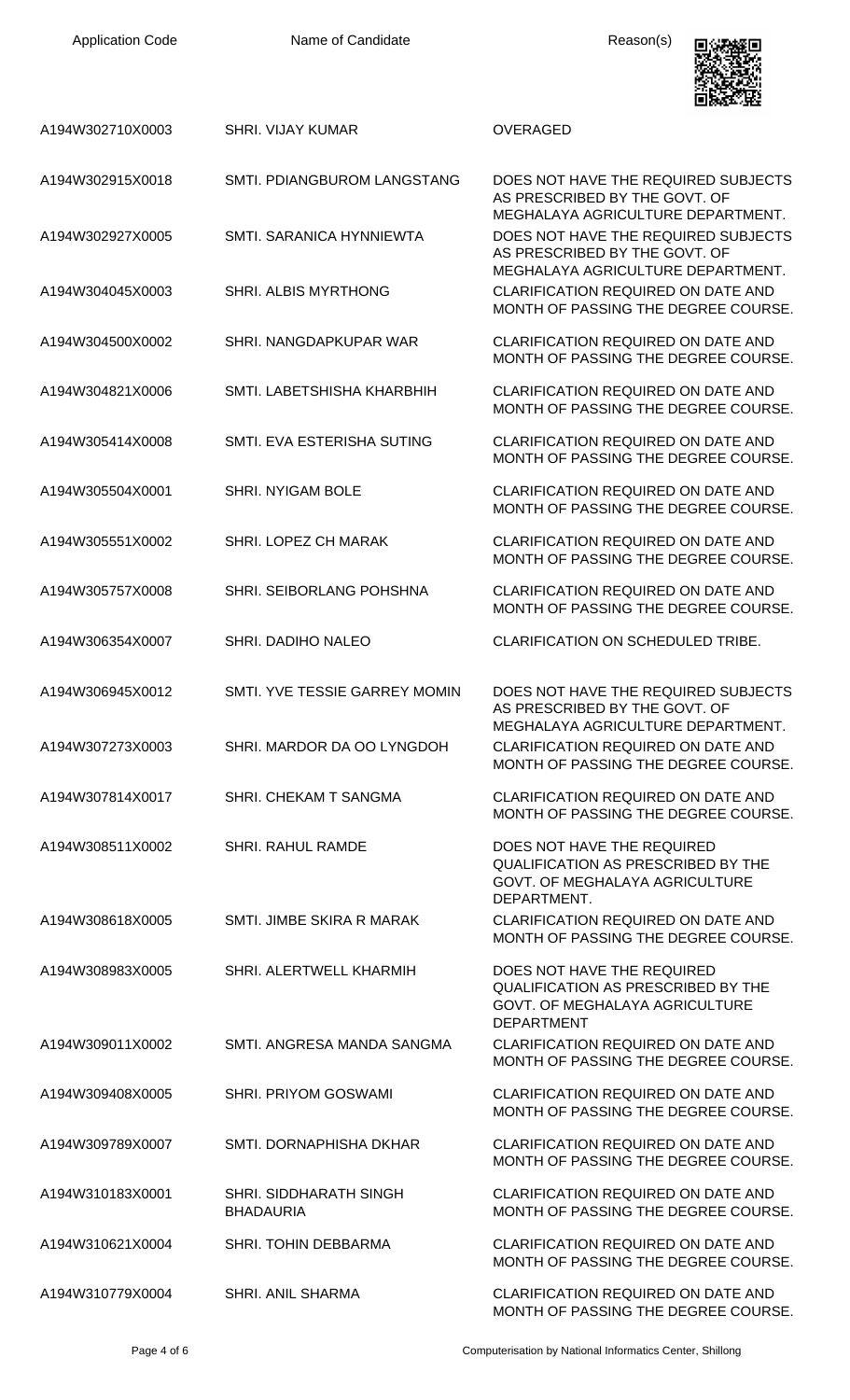| <b>Application Code</b> | Name of Candidate                          | Reason(s)                                                                                                                             |
|-------------------------|--------------------------------------------|---------------------------------------------------------------------------------------------------------------------------------------|
| A194W311634X0002        | SHRI. MARSHANLANG KHARPRAN                 | <b>CLARIFICATION REQUIRED REGARDING</b><br>ENGG. COURSE.                                                                              |
| A194W311710X0004        | SHRI. MITUL CHANDRA HAJONG                 | <b>CLARIFICATION REQUIRED REGARDING</b><br>ENGG. COURSE.                                                                              |
| A194W312551X0005        | SHRI. VIVEK BHARDWAJ                       | <b>OVERAGED</b>                                                                                                                       |
| A194W312771X0002        | SHRI. RYNTIHLANG KHARBTENG                 | CLARIFICATION REQUIRED ON STREAM OF<br>ENGG.                                                                                          |
| A194W312939X0002        | SHRI. VIVEK MUKTIEH                        | CLARIFICATION REQUIRED ON DATE AND<br>MONTH OF PASSING THE DEGREE COURSE.                                                             |
| A194W313451X0021        | SHRI. EVENNESAR NONGREM                    | <b>CLARIFICATION REQUIRED ON DATE AND</b><br>MONTH OF PASSING THE DEGREE COURSE.                                                      |
| A194W314365X0001        | SHRI. MOHAMMAD GHUFRAN SABIRI              | <b>OVERAGED</b>                                                                                                                       |
| A194W314502X0004        | SHRI. DAUNICHWA LYNGDOH                    | CLARIFICATION REQUIRED ON DATE AND<br>MONTH OF PASSING THE DEGREE COURSE.                                                             |
| A194W314830X0002        | SMTI. SACREACY SOHSHANGRIT                 | DOES NOT HAVE THE REQUIRED<br><b>QUALIFICATION AS PRESCRIBED BY THE</b><br>GOVT. OF MEGHALAYA AGRICULTURE<br><b>DEPARTMENT</b>        |
| A194W314836X0004        | <b>SHRI. MANBHA DKHAR</b>                  | <b>CLARIFICATION REQUIRED ON DATE AND</b><br>MONTH OF PASSING THE DEGREE COURSE.                                                      |
| A194W315585X0009        | SHRI. MIKSENG G SANGMA                     | CLARIFICATION REQUIRED ON DATE AND<br>MONTH OF PASSING THE DEGREE COURSE.                                                             |
| A194W316821X0005        | SHRI. KITKUPARBHA MAWRIE                   | DOES NOT HAVE THE REQUIRED<br><b>QUALIFICATION AS PRESCRIBED BY THE</b><br><b>GOVT. OF MEGHALAYA AGRICULTURE</b><br><b>DEPARTMENT</b> |
| A194W316928X0005        | <b>SMTI. RIKUT PHAWA</b>                   | CLARIFICATION REQUIRED ON DATE AND<br>MONTH OF PASSING THE DEGREE COURSE.                                                             |
| A194W318542X0003        | SMTI. ALETHEA WARJRI                       | DOES NOT HAVE THE REQUIRED SUBJECTS<br>AS PRESCRIBED BY THE GOVT. OF<br>MEGHALAYA AGRICULTURE DEPARTMENT.                             |
| A194W318668X0001        | <b>SHRI. ROVESH KUMAR</b>                  | <b>OVERAGED</b>                                                                                                                       |
| A194W319306X0019        | SHRI. WIJAN MITRE POHLENG                  | DOES NOT HAVE THE REQUIRED SUBJECTS<br>AS PRESCRIBED BY THE GOVT. OF<br>MEGHALAYA AGRICULTURE DEPARTMENT.                             |
| A194W319839X0005        | SHRI. TEIBORLIN MARNGAR                    | <b>CLARIFICATION REQUIRED ON DATE AND</b><br>MONTH OF PASSING THE DEGREE COURSE.                                                      |
| A194W319945X0010        | SHRI. RIC WORTH N.MARAK                    | CLARIFICATION REQUIRED ON DATE AND<br>MONTH OF PASSING THE DEGREE COURSE.                                                             |
| A194W321305X0002        | <b>SHRI. ROUNAK GIRI</b>                   | CLARIFICATION REQUIRED ON DATE AND<br>MONTH OF PASSING THE DEGREE COURSE.                                                             |
| A194W321360X0004        | SHRI. JOYCE JOSHY<br><b>CHENNATTUSSERY</b> | DOES NOT HAVE THE REQUIRED<br><b>QUALIFICATION AS PRESCRIBED BY THE</b><br>GOVT. OF MEGHALAYA AGRICULTURE<br><b>DEPARTMENT</b>        |
| A194W322270X0002        | SHRI. AFROJ AHMAD                          | <b>CLARIFICATION REQUIRED REGARDING</b><br>ENGG. COURSE.                                                                              |
| A194W322283X0002        | SHRI. VIVEK KUMAR PATEL                    | <b>CLARIFICATION REQUIRED REGARDING</b><br>ENGG. COURSE.                                                                              |